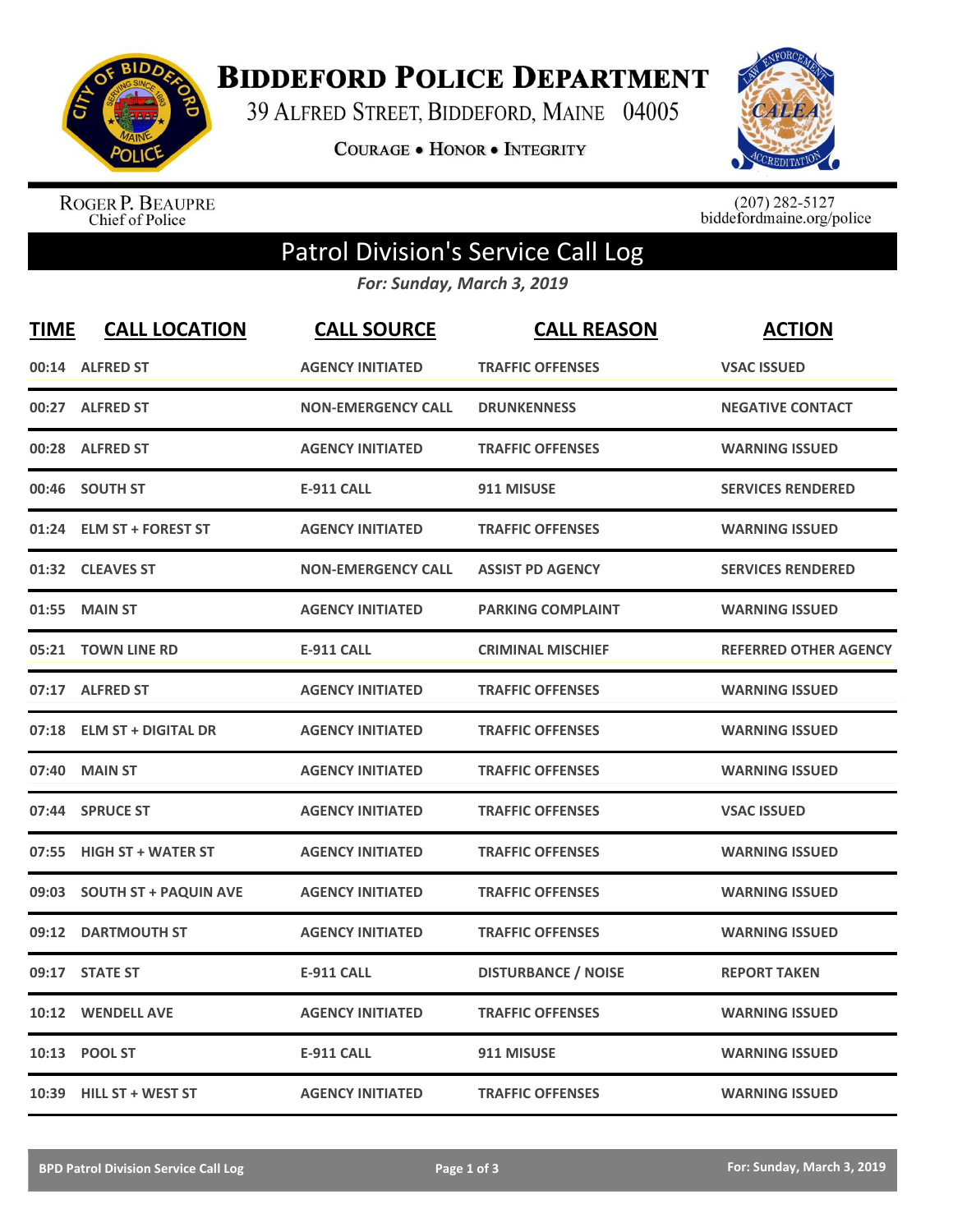| <b>TIME</b>                                                                                           | <b>CALL LOCATION</b>                                 | <b>CALL SOURCE</b>        | <b>CALL REASON</b>               | <b>ACTION</b>                |  |  |
|-------------------------------------------------------------------------------------------------------|------------------------------------------------------|---------------------------|----------------------------------|------------------------------|--|--|
|                                                                                                       | 10:50 SOUTH ST                                       | <b>NON-EMERGENCY CALL</b> | <b>CODES ENFORCEMENT</b>         | <b>NO ACTION REQUIRED</b>    |  |  |
|                                                                                                       | 10:52 ELM ST                                         | <b>AGENCY INITIATED</b>   | <b>TRAFFIC OFFENSES</b>          | <b>WARNING ISSUED</b>        |  |  |
|                                                                                                       | 10:59 ELM ST                                         | <b>AGENCY INITIATED</b>   | <b>SUSPICION</b>                 | <b>VSAC ISSUED</b>           |  |  |
| 11:00                                                                                                 | <b>ST MARYS ST</b>                                   | <b>WALK-IN AT STATION</b> | <b>HARASSMENT</b>                | <b>SERVICES RENDERED</b>     |  |  |
|                                                                                                       | 11:16 TOWN LINE RD                                   | <b>WALK-IN AT STATION</b> | <b>CRIMINAL MISCHIEF</b>         | <b>REFERRED OTHER AGENCY</b> |  |  |
| 11:28                                                                                                 | <b>MAY ST + LAMOTHE AVE</b>                          | <b>AGENCY INITIATED</b>   | <b>TRAFFIC OFFENSES</b>          | <b>VSAC ISSUED</b>           |  |  |
| 11:41                                                                                                 | <b>MAY ST + LAMOTHE AVE</b>                          | <b>AGENCY INITIATED</b>   | <b>TRAFFIC OFFENSES</b>          | <b>WARNING ISSUED</b>        |  |  |
|                                                                                                       | 11:49 HILL ST                                        | <b>AGENCY INITIATED</b>   | <b>TRAFFIC OFFENSES</b>          | <b>WARNING ISSUED</b>        |  |  |
| 11:49                                                                                                 | <b>PROSPECT ST</b>                                   | <b>NON-EMERGENCY CALL</b> | <b>ARTICLES LOST/FOUND</b>       | <b>SERVICES RENDERED</b>     |  |  |
| 11:54                                                                                                 | <b>EDWARDS AVE</b>                                   | <b>AGENCY INITIATED</b>   | <b>TRAFFIC OFFENSES</b>          | <b>WARNING ISSUED</b>        |  |  |
|                                                                                                       | 12:00 ALFRED ST                                      | <b>AGENCY INITIATED</b>   | <b>TRAFFIC OFFENSES</b>          | <b>WARNING ISSUED</b>        |  |  |
|                                                                                                       | <b>12:32 FORTUNES ROCKS RD</b>                       | <b>E-911 CALL</b>         | 911 MISUSE                       | <b>WARNING ISSUED</b>        |  |  |
| 12:35                                                                                                 | <b>WATER ST</b>                                      | <b>AGENCY INITIATED</b>   | <b>TRAFFIC OFFENSES</b>          | <b>WARNING ISSUED</b>        |  |  |
| 12:40                                                                                                 | <b>MARINER WAY</b>                                   | <b>WALK-IN AT STATION</b> | <b>CRIM THREAT / TERRORIZING</b> | <b>SERVICES RENDERED</b>     |  |  |
|                                                                                                       | 12:41 ACORN ST                                       | <b>NON-EMERGENCY CALL</b> | <b>DOMESTIC COMPLAINTS</b>       | <b>ARREST(S) MADE</b>        |  |  |
| OFFENDER: JACOB MICHAEL CARY  AGE: 25  RESIDENT OF: BIDDEFORD, ME<br><b>CHARGE: CRIMINAL MISCHIEF</b> |                                                      |                           |                                  |                              |  |  |
|                                                                                                       | 13:26 SOUTH ST + MAPLEWOOD AVE                       | <b>AGENCY INITIATED</b>   | <b>TRAFFIC OFFENSES</b>          | <b>VSAC ISSUED</b>           |  |  |
|                                                                                                       | 13:27 HILL ST + PARKER RIDGE RD                      | <b>AGENCY INITIATED</b>   | <b>TRAFFIC OFFENSES</b>          | <b>WARNING ISSUED</b>        |  |  |
|                                                                                                       | 13:39 HILL ST                                        | <b>AGENCY INITIATED</b>   | <b>TRAFFIC OFFENSES</b>          | <b>WARNING ISSUED</b>        |  |  |
|                                                                                                       | 14:00 BIRCH ST                                       | <b>E-911 CALL</b>         | <b>SUSPICION</b>                 | <b>NO ACTION REQUIRED</b>    |  |  |
|                                                                                                       | 14:01 ALFRED ST                                      | <b>WALK-IN AT STATION</b> | <b>SUSPICION</b>                 | <b>SERVICES RENDERED</b>     |  |  |
|                                                                                                       | 14:15 PINEWOOD CIR                                   | <b>E-911 CALL</b>         | 911 MISUSE                       | <b>WARNING ISSUED</b>        |  |  |
|                                                                                                       | 14:18 BEACH HOUSE LN                                 | <b>NON-EMERGENCY CALL</b> | <b>ANIMAL COMPLAINT</b>          | <b>SERVICES RENDERED</b>     |  |  |
|                                                                                                       | 14:21 CLEAVES ST                                     | <b>E-911 CALL</b>         | 911 MISUSE                       | <b>WARNING ISSUED</b>        |  |  |
|                                                                                                       | 14:29 JEFFERSON ST + WASHINGTON S WALK-IN AT STATION |                           | <b>SUSPICION</b>                 | <b>NO ACTION REQUIRED</b>    |  |  |
|                                                                                                       | <b>15:02 FRANKLIN ST</b>                             | <b>WALK-IN AT STATION</b> | <b>ARTICLES LOST/FOUND</b>       | <b>REPORT TAKEN</b>          |  |  |